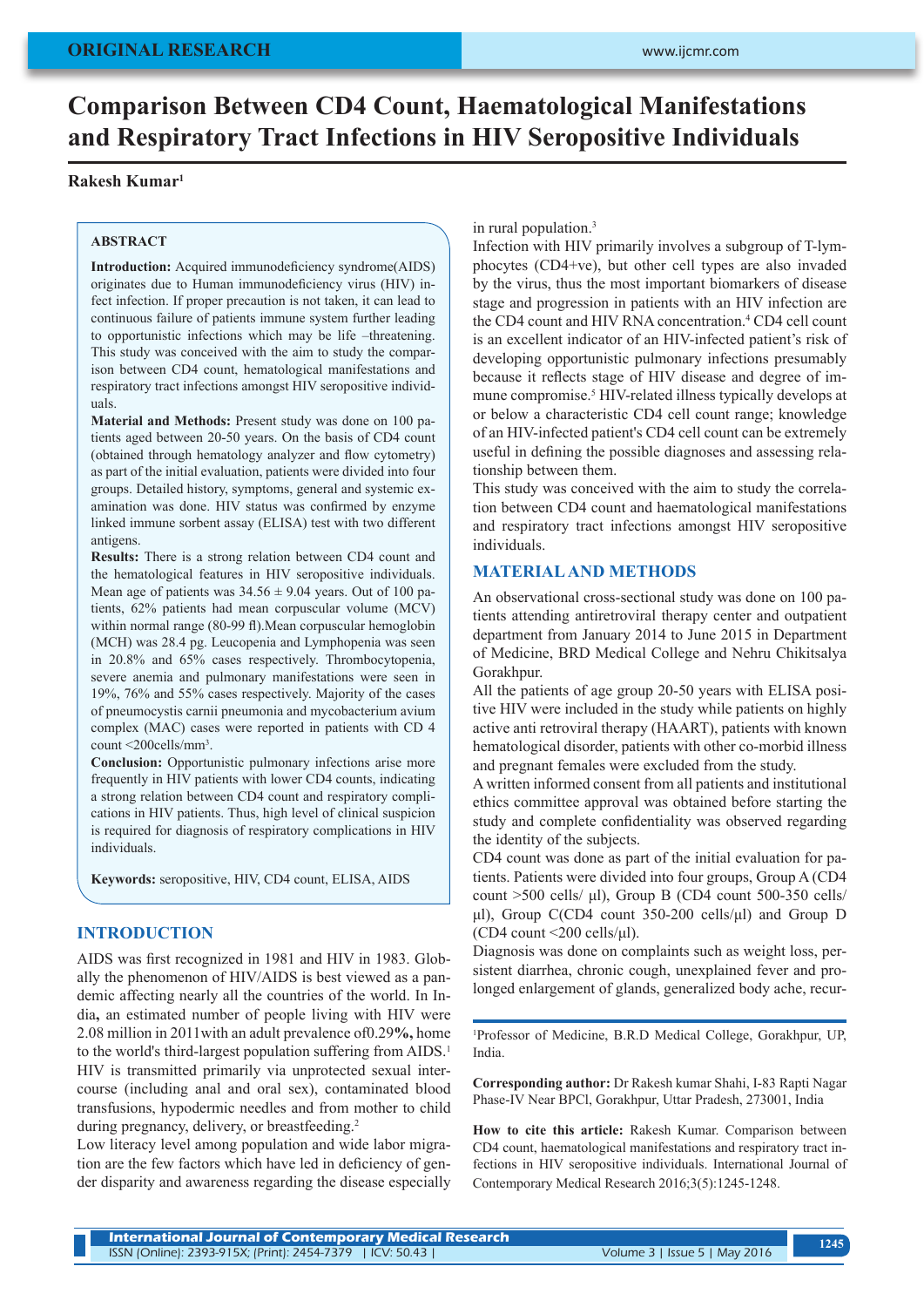rent infections, rashes and sores in mouth, anus and genitals. Patients were studied for detailed history, symptoms, general and systemic examination (especially for hematological and respiratory involvement) and other investigations (for CD4 cell count, Hg, RBC morphology, Leukocyte count, Platelet count, Chest X-ray, sputum and pulmonary diagnosis).

HIV status was confirmed by ELISA test with two different antigens. Absolute CD4 counts were obtained through hematology analyzer and flow cytometry in which reagent BD Multitest CD3/CD4/CD8/CD45 was employed. Peripheral blood cell counts were performed using an ABX Pentra 120 DX automated hematology analyzer for hemoglobin concentration, MCV, mean corpuscular haemoglobin (MCH), mean corpuscular haemoglobin concentration (MCHC), total and differential leukocyte count, absolute lymphocyte count and platelet counts.

Three sputum samples (first spot, early morning and second spot) were collected which further smeared and stained by grams stain and Ziehl Nelson stain, early morning sputum was inoculated into Lowenstein Jenson media and followed by chest X-ray examination.

## **STATISTICAL ANALYSIS**

Data were presented as mean with standard deviation (SD) using IBM SPSS version 20. All hypotheses were constructed two tailed and p<0.05 was considered significant.

#### **RESULTS**

In the present study, age of the patients ranged from 20 to50 years with mean age of  $34.56 \pm 9.04$  years. Out of 100 patients, 64% were males while 36% were females with male to female ratio of 1.7:1. Out of 100 patients, 3% patients belong to group A while group B had 21% patients, whereas in group C and group D, 45% and 31% patients were present respectively.

Out of 100 patients, 29 (40.2%) patients had cough and ex-

pectoration whereas, 12(16.6%) had cough without expectoration and 8 (11.1%) patients showed symptoms of hemoptysis, 14 (19.4%) patients had symptom of breathlessness and 9 patients (12.5%) had chest pain.

Out of 100 patients; 44% were showing symptoms of normal vesicular breath sound whereas, 32% were having bronchial breath sound. Twelve percent patients showed symptom of coarse crept and 5% had symptom of wheeze While 4% had bronchial breath sounds with crept and 3% showed wheeze with crept.

Chest X-ray of patients showed that, 45% patients were normal. Also, 33%, 9%, 1%, 5%, 3%, 1%, 1%, 1% and 1% had pleural effusion, reticulonodular shadow and milliary mottling respectively. Cardiomegaly, pneumothorax and pulmonary fibrosis were found in 1% of patients.

Sputum examination of 14 patients showed that, 10 (71.43%) patients showed positive results while 4 (28.57%) patients showed negative results. Whereas in case of Acid fast bacilli staining, 12 (85.71%) cultures were positive and 3 (21.43%) were negative. In sputum culture, none of the organism was found in group A,while in group B only one (7.14%) patient was infected with *Strep.pneumoniae*,in group C, 2 (14.28%) patients have infection of *Strep.pneumoniae* and 2 (14.28%) had*Staph.aureus* whereas, in group D all patients were infected; 3 (21.43%)patients were infected with *Strep. Pneumonia*, 2 (14.28%) had infection of *Staph. aureus*, 2 (14.28%) were infected with *Pseudomonas aero and* 1 (7.14%) patient got infection of *Haemophilus influenza* and 1 (7.14%) was infected with *Klebsiella*.

#### **DISCUSSION**

Recognizing the hematological and respiratory features of HIV infection is very important with the continuing rise in the prevalence of HIV infection particularly in a developing country like India.

The majority of the patients (48%) were in the age group of

| Group                                                                                                                                                | Hα             | <b>RBC</b>    | <b>MCV</b> | <b>MCH</b> | <b>MCHC</b> | <b>TLC</b>     | ALC.           | <b>Platelets</b> |
|------------------------------------------------------------------------------------------------------------------------------------------------------|----------------|---------------|------------|------------|-------------|----------------|----------------|------------------|
|                                                                                                                                                      | $11.0 \pm 0.7$ | $4.0 \pm 0.7$ | 90±3       | 35±5       | $34\pm4$    | $8915 \pm 321$ | $2811 \pm 132$ | $2.8 \pm 0.43$   |
| B                                                                                                                                                    | $10.4 \pm 0.6$ | $3.7\pm0.6$   | $88\pm4$   | $30\pm8$   | $32\pm5$    | $7654 \pm 802$ | $2465 \pm 168$ | $2.6 \pm 0.21$   |
| C                                                                                                                                                    | $8.5 \pm 0.9$  | $3.3 \pm 0.9$ | $83\pm6$   | $29\pm3$   | 30±5        | $6722 \pm 711$ | $1614 \pm 156$ | $2.3 \pm 0.41$   |
| D                                                                                                                                                    | $6.3 \pm 1.0$  | $2.9 \pm 0.5$ | $80+4$     | $27 + 4$   | $29 \pm 6$  | $5209 \pm 519$ | $1289 \pm 213$ | $2.17\pm0.59$    |
| Group A: $(CD4$ count >500 cells/ $\mu$ l), Group B: $(CD4$ count 500-350 cells/ $\mu$ l), Group C: $(CD4$ count 350-200 cells/ $\mu$ l) and Group D |                |               |            |            |             |                |                |                  |
| (CD4 count <200 cells/µl). Data is expressed as mean±SD. Hg; Hemoglobin (g/dl), RBC; Red blood corpuscles (million/mm <sup>3</sup> ), MCV;           |                |               |            |            |             |                |                |                  |
| Mean corpuscular volume (fl), MCH; Mean corpuscular Hemoglobin (pg), MCHC; Mean corpuscular hemoglobin concentration ( $g$ )                         |                |               |            |            |             |                |                |                  |

dl), TLC; Total leukocyte count (cells/dl), ALC; Absolute lymphocyte count (cells/dl), Platelets in lakhs.

**Table-1:** Showing observations of different parameters in all the groups

| <b>Pulmonary diagnosis</b>                                                                                                 |    | <b>Group A</b> | <b>Group B</b> | Group C  | <b>Group D</b> |
|----------------------------------------------------------------------------------------------------------------------------|----|----------------|----------------|----------|----------------|
| Pyogenic pneumonia                                                                                                         | ι4 | 1(7.14)        | 2(14.2)        | 4(28.5)  | 7(50)          |
| Tuberculosis                                                                                                               | 29 | 1(3.44)        | 3(10.3)        | 10(34.4) | 14 (48.27)     |
| Fungal pneumonia                                                                                                           |    |                |                |          | 3(75)          |
| <b>PCP</b>                                                                                                                 |    |                | $\theta$       | 1(20)    | 4(80)          |
| Pneumothorax                                                                                                               |    |                |                |          | 1(100)         |
| <b>FPP</b>                                                                                                                 |    |                |                |          | 1(100)         |
| <b>MAC</b>                                                                                                                 |    |                |                |          | 1(100)         |
| Data is expressed as no of patients (%), PCP; pneumocystis carnii pneumonia, MAC; mycobacterium avium complex, FPP; Fungal |    |                |                |          |                |
| and pyogenic pneumonia, N; no of patients                                                                                  |    |                |                |          |                |
| Table 2. Chapping findings of Dulmanary Diagnosis of HIV patients.                                                         |    |                |                |          |                |

**Table 2: Showing findings of Pulmonary Diagnosis of HIV patients**

| 1246 |                                            | International Journal of Contemporary Medical Research |  |  |
|------|--------------------------------------------|--------------------------------------------------------|--|--|
|      | Volume 3   Issue 5   May 2016   ICV: 50.43 | ISSN (Online): 2393-915X; (Print): 2454-7379           |  |  |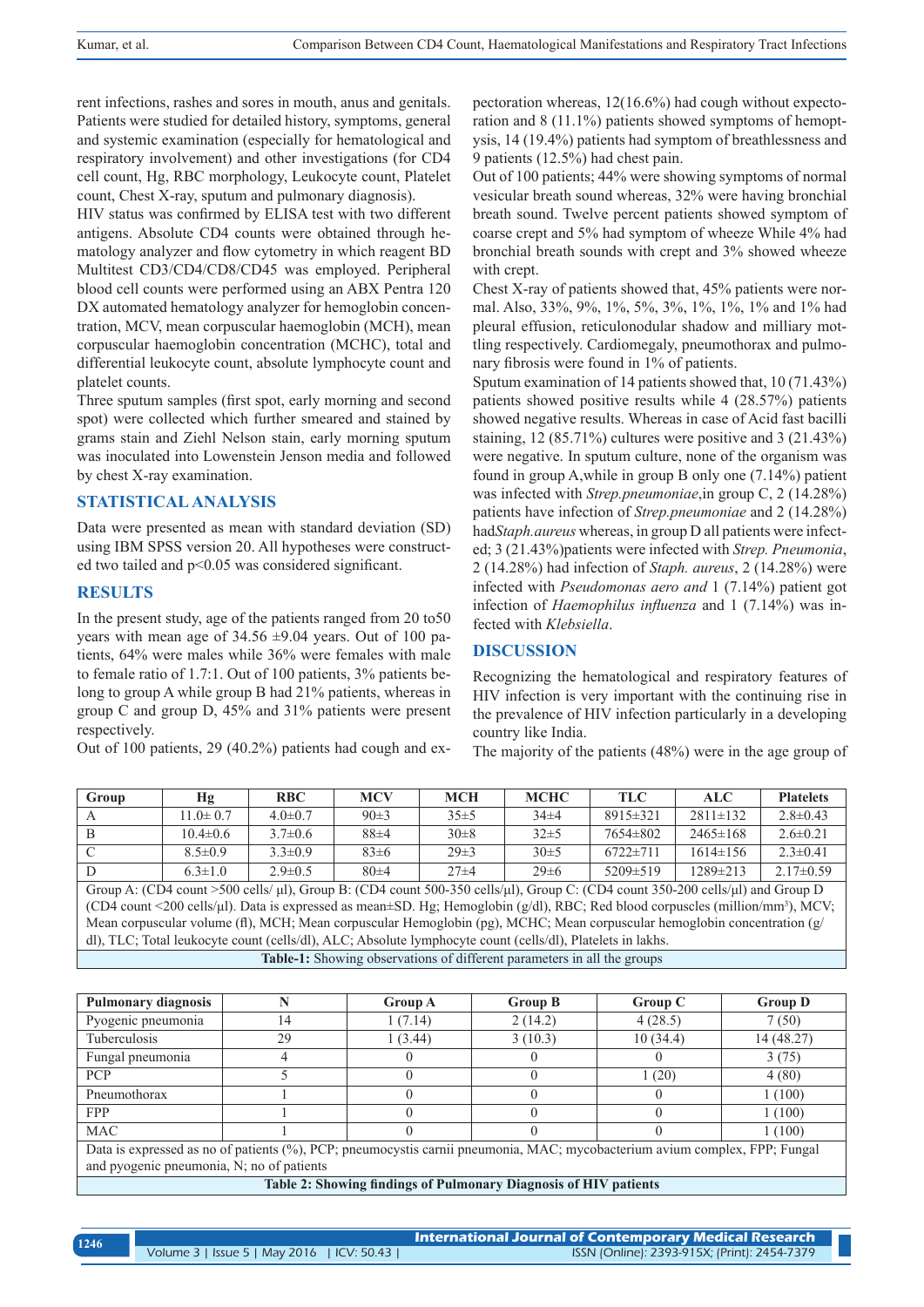30 to 40 years, with mean of  $34.56 \pm 9.04$  years. This was in accordance with the study done by Patwardhan et al.There was male predominance, with a male to female ratio of 1.7:1 which was comparable with the study done by Chandrakar J et al. $6,7$ 

The Hb level ranged from 3.3to 16.3g/dl with the mean being  $9.9 \pm 1.09$  g/dl, as also reported by Kaloutsi et al in the range of 3.8 to 17.3g/dl and a mean of 10.8 g/dl which was in favour of our study.**<sup>8</sup>** However Treacy et al reported a higher mean of 11.34 g/dl compared to the present study.<sup>9</sup>

Present study indicates a strong relation between CD4 count and the haematological features in HIV seropositive individuals; also that only Hb and total leucocyte count were significantly affected by the CD4 cell counts. Thus, as the CD4 cell counts decreased, so did the hemoglobin (Hb) levels and the total leukocyte counts.

Mean RBC count was  $3.15 \pm 0.84$  million/mm<sup>3</sup>. Tripathi et al reported a RBC count of 3.09±0.36 million/mm3 among 55 AIDS patients.<sup>10</sup>

MCV in the present study was 87.3 fl. Tripathi et al reported 81.81fl in majority of the patients.<sup>10</sup> In the present study, 62% had MCV within normal range (80–99 fl) indicating normocytic nature of RBCs.

In present study, MCH was 28.4 pg. Almost similar observation was made by Tripathi et al with aMCV of 27.59 fl.10 MCHC ranged from 25.9gm/dl to 36.2gm/dl with the mean being 32.5±1.74 gm/dl. Sixty seven percent cases had MCHC between 31.5 to 34.5gm/dl indicating normochromasia in the majority of patients.

TLC in the study population was 5627±657cells/mm3 . A similar observation was made by Patwardhan et al in 378 cases. Leucopenia was seen in 20.8% cases.6

Lymphopenia (absolute lymphocyte count less than 1500 cells/mm3 ) was seen in 65% cases. Treacy et al reported lymphopenia in 14 cases.<sup>9</sup> However Tripathi et al observed a lower number of lymphopenia cases (25.6%).<sup>10</sup>

In the present study thrombocytopenia was seen in 19% cases. This had been reported by Patwardhan et al in 13% cases.<sup>6</sup> Haematological parameters were compared infour groups. The number of cases with anaemia, leucopenia, and lymphopenia increased with reducing CD4 cell counts. Mean TLC and ALC was lower with reducing CD4 cell counts. These parameters showed significant difference between three groups with differing CD4 cell counts ( $p<0.05$ ). This indicates a higher occurrence of anaemia, lymphopenia and leucopenia with progression of disease. Though there was a difference in mean platelet count between three groups, it was not statistically significant, indicating occurrence of thrombocytopenia independent of disease progression  $(p>0.05)$ .

Both opportunistic infections and dyserythropoesis also led to certain abnormalities in hematological profile of patients.11 Symptoms of severe anaemia was reported in about 76% patients with MAC diasease.<sup>12</sup> In HIV-infected patients, studies have also reported chronic pure red cell aplasia with parvovirus B19 infection.<sup>13</sup>

Above finding are sufficient to confirm that hemoglobin concentration might be the authentic biomarker for the diagnosis of HIV infection in a patient and could guide therapeutic options for patients with anemia.

In this study, the pulmonary manifestations were seen in 55% cases with tuberculosis 52.72% as commonest manifestation.

Tuberculosis included all the cases of recently diagnosed pulmonary TB (18%), military TB (5%) and tubercular pleural effusion (6%). A study done by Sham P Toshniwalincluded 147 patients of tuberculosis was also consistent with present study observation.<sup>14</sup>

Five cases of PCP had been reported, while only one case had been recorded for MAC. Majority of the cases of PCP and all of MAC cases were in group with CD 4 count< 200cells/ mm<sup>3</sup>, thus indicating significant relationship of these opportunistic infections with the decline in CD4 count  $(p<0.05)$ . Study done by Kumaraswamy et alreported median CD4 count of patients with PCP of 142 cells /µl, consistent with present study.15,16

In India, the most common opportunistic infection among people with HIV infection is pulmonary tuberculosis.17 TB is unique in that it can occur over a wide range of CD4 count, although it is more frequent at CD4 counts  $<$  300/ $\mu$ l.<sup>16</sup>

## **CONCLUSION**

There was a strong correlation between CD4 count and pattern of respiratory complications in HIV-seropositive patients. From present study it is clear that incidence of all disease expressions was increased with lower CD4 counts. Previous Studies also shown that there is a higher prevalence of diseases such as bacterial pneumonia and tuberculosis as the CD4 count level declines.

## **REFERENCES**

- 1. World Health Organization. A Clinical Manual for Southeast Asia.Geneva: World Health Organization; 1996.
- 2. NACO annual report 2009-10 from:http://www.nacoonline.org/Quick\_Links/Directory\_of\_HIV\_Data/.
- 3. Hirschtick RE, Glassroth J, Jordan MC, Wilcosky TC, Wallace JM, Kvale PA, et al. Bacterial pneumonia in persons infected with the human immunodeficiency virus. Pulmonary Complications of HIV Infection Study Group. N Engl J Med 1995;333:845-51.
- Coyle TE. Hematologic complications of human immunodeficiency virus infection and the acquired immunodeficiency syndrome. Med Clin North Am 1997;81:449–70.
- 5. Shankarnarayan S, Gagate A, Samani PH. Analytical Study of Clinical Case Profile of Opportunistic Infections in People Living with HIV/AIDS in Mumbai (abstract No. PeB-8215), XIV International AIDS conference 2012:7-12.
- 6. Patwardhan MS, Gowlikar AS, Abhyankar JR, Atre MC. Hematologic profile of HIV positive patients.Ind J PatholMicrobiol 2002;45:147–50.
- 7. Chandrakar J,Siddiqui RP, Singh M. Haematological Profile of HIV Seropositive Patients in Relation to CD4 Lymphocyte Count. Journal of Evidence based Medicine and Healthcare 2015;2:6399-405.
- 8. Kaloutsi V, Kohlmeyer U, Maschek H, Nafe R, Choritz H, Amor A. Comparison of bone marrow and hematologic findings in patients with human immunodeficiency virus infection and those with myelodysplastic